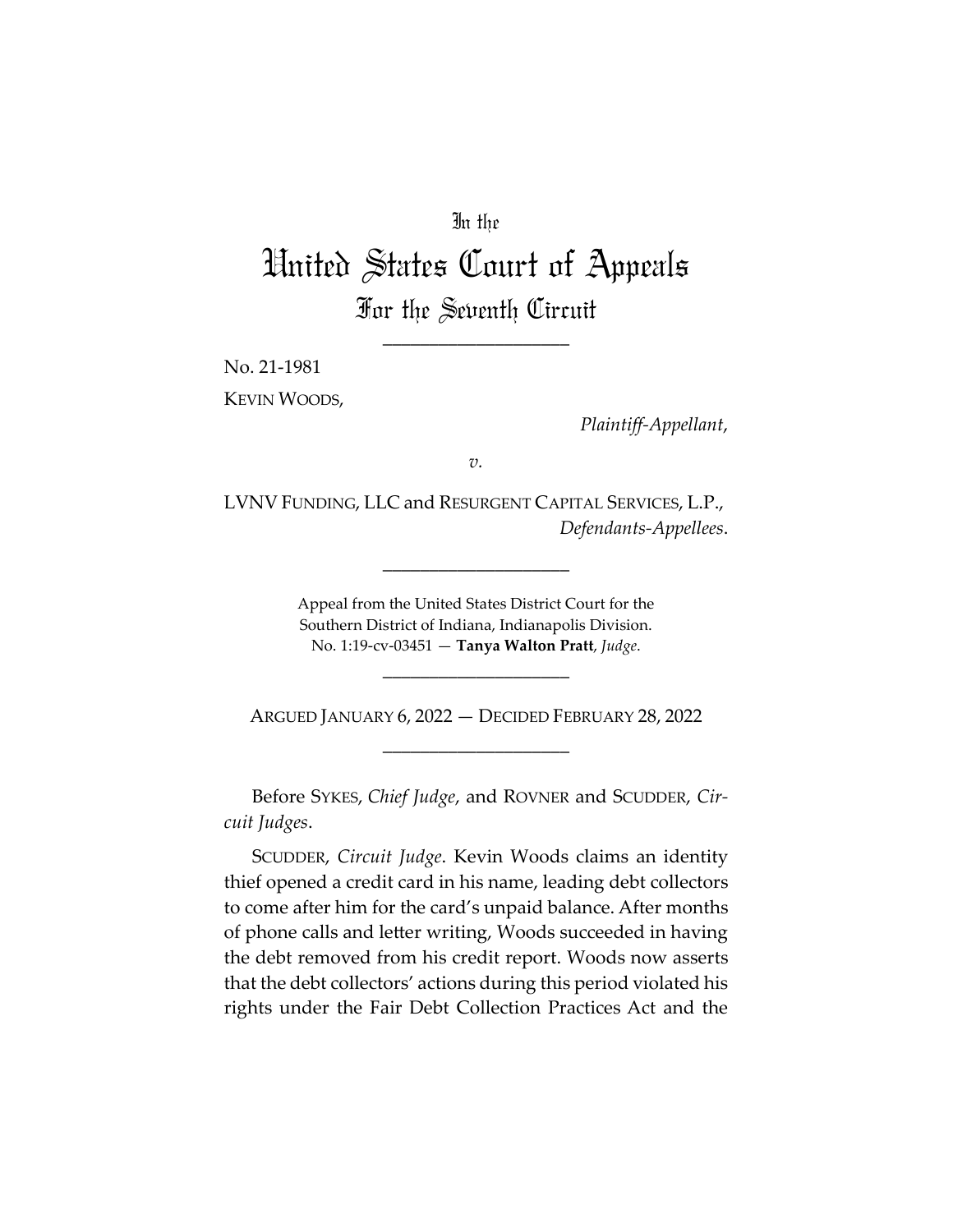Fair Credit Reporting Act. We have no doubt this ordeal caused Woods a world of aggravation. But the district court correctly concluded that Woods's claims cannot succeed on the merits, so we are left to affirm.

### **I**

## A

On March 8, 2018, someone opened an American Airlines Citibank credit card—with an account number ending in 9762—under the name Kevin Woods. Whoever did so made the card's only purchase that same day: a \$377.61 one-way flight from Dallas to Los Angeles. Over the next six months the account accumulated interest and late fees, so that by the time American Airlines closed it in October, the outstanding balance was \$723.55. American then sold the account to LVNV Funding, LLC, which placed it for collection with Resurgent Capital Services, L.P.

Resurgent sought to collect the debt from—who else?— Kevin Woods, the plaintiff in this case. But Woods says the debt was not his. He maintains that he had "never received a statement for the account and remained unaware of its existence" until the collectors came calling. So when the letters began arriving in January and February 2019, Woods disputed the account with Resurgent.

On February 21, 2019, Resurgent responded to these disputes with a letter stating that, after looking into Woods's claim, it had verified that the debt was his. As evidence, this letter attached an "Account Summary Report" that Resurgent had prepared, indicating that the account belonged to a Kevin Woods at Woods's current address in Tipton, Indiana.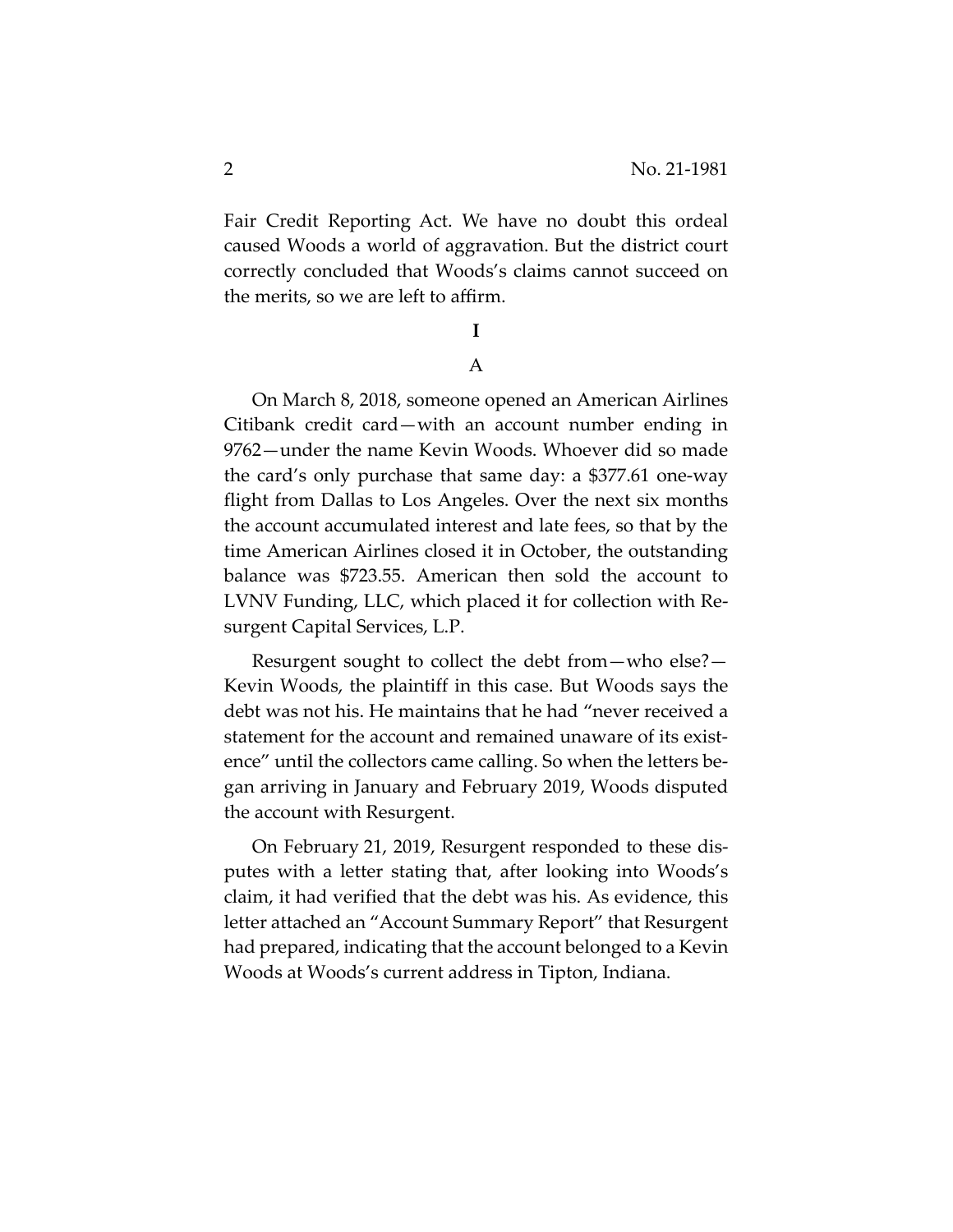Throughout the rest of February and March, Woods continued to call and write Resurgent to dispute the debt. On a February 28 call, Resurgent told Woods to "provide documentation and details in writing to support his dispute." Woods responded by sending Resurgent a form letter from identitytheft.gov indicating that "[a]n identity thief used [his] personal information without [his] permission to open" the account. On April 3 Resurgent sent Woods another account verification letter, identical to the one it sent in February. It also began reporting the delinquent account to the credit reporting agencies, but informed those CRAs that Woods disputed the debt.

Resurgent sent Woods two more letters on May 1, 2019. The first contained, for the first time, a copy of the disputed account's final statement. The address listed on the statement was not Woods's current address, but rather a different Tipton, Indiana address—one at which he had not lived since 2013. The second letter stated that Resurgent had found insufficient evidence to support Woods's fraud claim, but listed some documents he could provide to aid in the investigation:

- 1. A copy of a filed police report regarding the fraud;
- 2. A completed and notarized identify theft affidavit (blank copy enclosed);
- 3. Letter(s) from the original creditor or other previous owner of this account supporting this claim;
- 4. Court documents showing that the perpetrator has been prosecuted for using this account; [or]
- 5. Any other documents supporting this claim.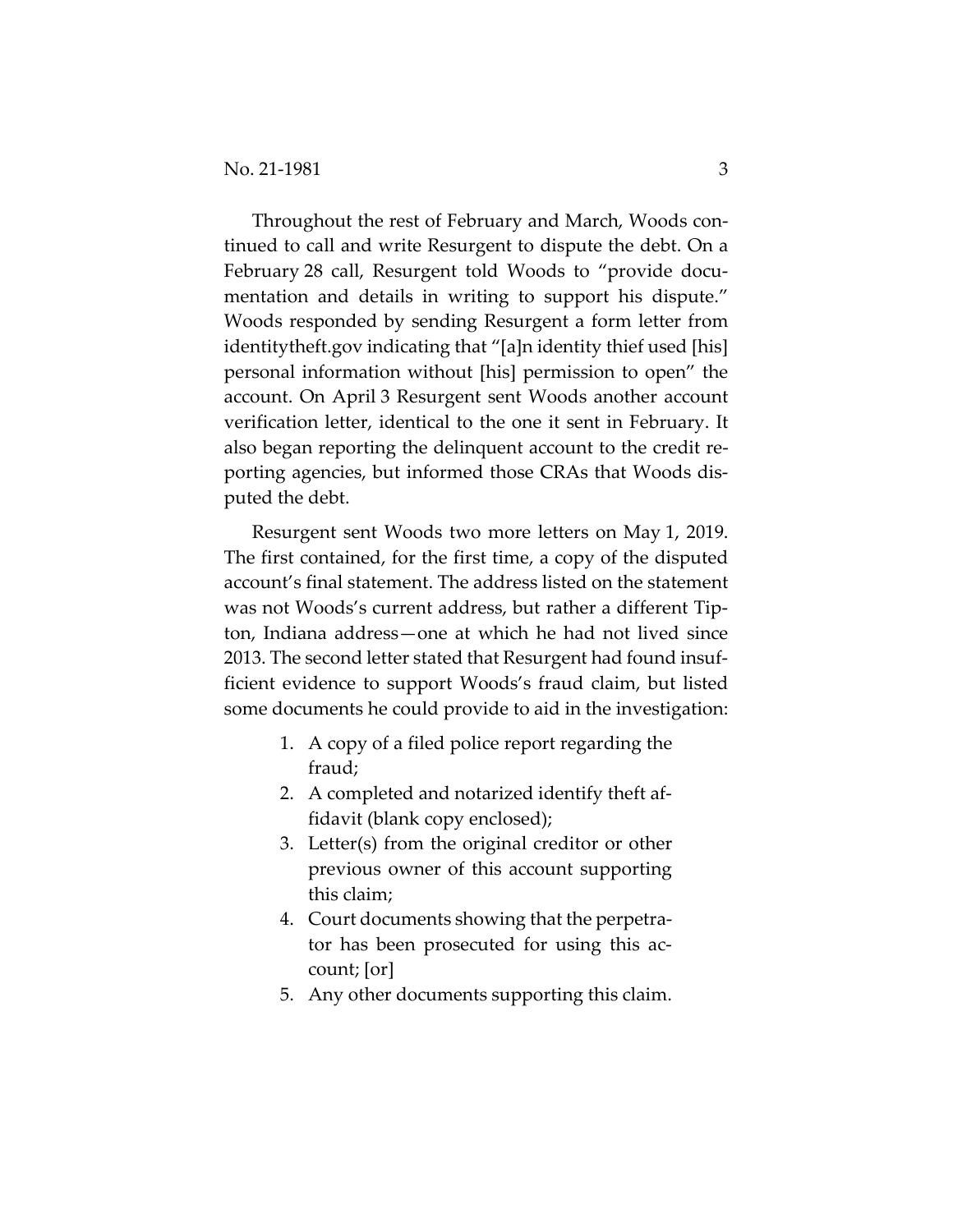Woods did not respond to either letter. Instead, he called American Airlines. Over the phone, American confirmed that the account was opened under Woods's old address, and under an email address he says he had never heard of. Even so, American sent Woods two letters, on May 22 and June 1, indicating that it had determined the debt was his.

That was when Woods turned to the local police. On June 6 Woods filed a report with the Tipton County Sheriff's Office, alleging that he had been the victim of identity theft. Woods brought with him the two letters he had received from American. Reviewing these letters, the officer who spoke to Woods wrote in his report that American "had completed an investigation and … determined that it was in fact him."

On June 20 Woods formally disputed the debt with the CRAs and provided them a copy of the police report containing the officer's commentary. Around a week later, the CRAs forwarded these materials to Resurgent in what is known as an automated credit dispute verification, or ACDV. Resurgent reviewed these new materials and again matched Woods's name and address to the account information in its database. It verified to the CRAs that the debt was indeed Kevin Woods's.

Woods filed this lawsuit a couple months later, on August 14, 2019. The next day, Resurgent sent him another letter seeking additional documents to support his claim, and included the same list of suggested materials it had sent on May 1. Two weeks later, American wrote Woods to say that it had, at long last, concluded he was not responsible for the unpaid charge on account 9762, though it is not apparent what led the company to this changed view. Upon learning of this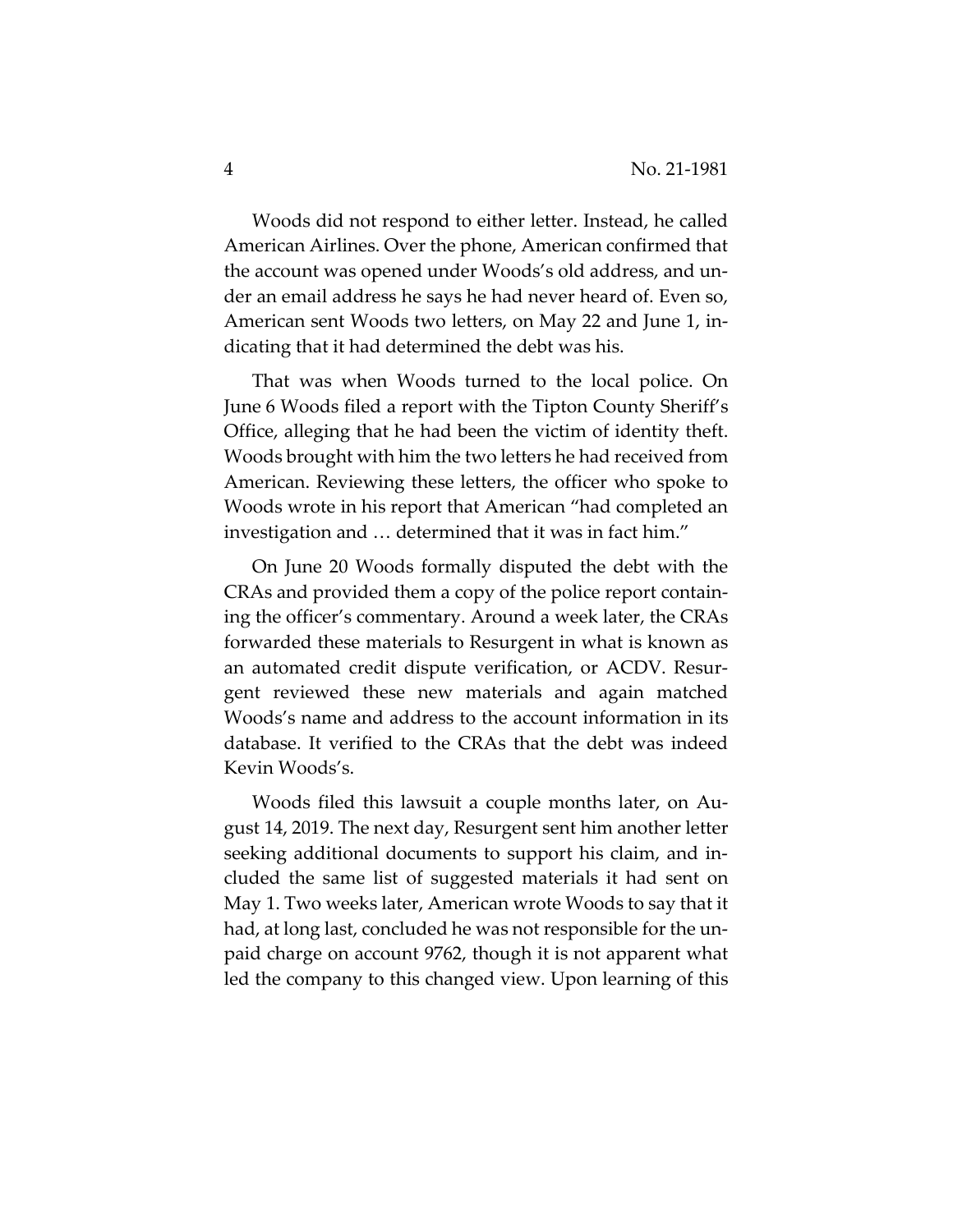development, Resurgent promptly asked the CRAs to remove the account from Woods's credit report, and they did.

B

Woods sued Resurgent and LVNV under various provisions of the Fair Debt Collection Practices Act (FDCPA), and the Fair Credit Reporting Act (FCRA)*.* This appeal concerns two of his claims.

Woods first alleged that Resurgent and LVNV violated the FDCPA by using "false representation[s] or deceptive means to collect or attempt to collect any debt." 15 U.S.C. § 1692e(10). In Woods's view, Resurgent's collection letters were literally false, since they stated that he owed a debt that American Airlines had since determined was not his.

The district court granted summary judgment for the defendants on two alternative bases. First, the court determined that Woods had not met his threshold burden of showing that the one-way airline ticket was a "consumer debt" as required by the statute. In any event, the district court concluded, Woods's claim failed because "an unsophisticated consumer would not be deceived by the letters" Resurgent sent.

Next, Woods claimed that Resurgent violated FCRA by failing to conduct a reasonable investigation into his fraud claims. See 15 U.S.C.  $\S 1681s-2(b)(1)(A)$ . The district court credited Resurgent for "closely examin[ing]" Woods's claim "even before" the ACDV triggered its statutory obligation to do so, observing that the firm "immediately noted the dispute and asked Woods to send in records that could help resolve the matter." In the court's view, moreover, the one piece of information Woods *did* provide—the police report—"actually hurt his case" by indicating that "American Airlines had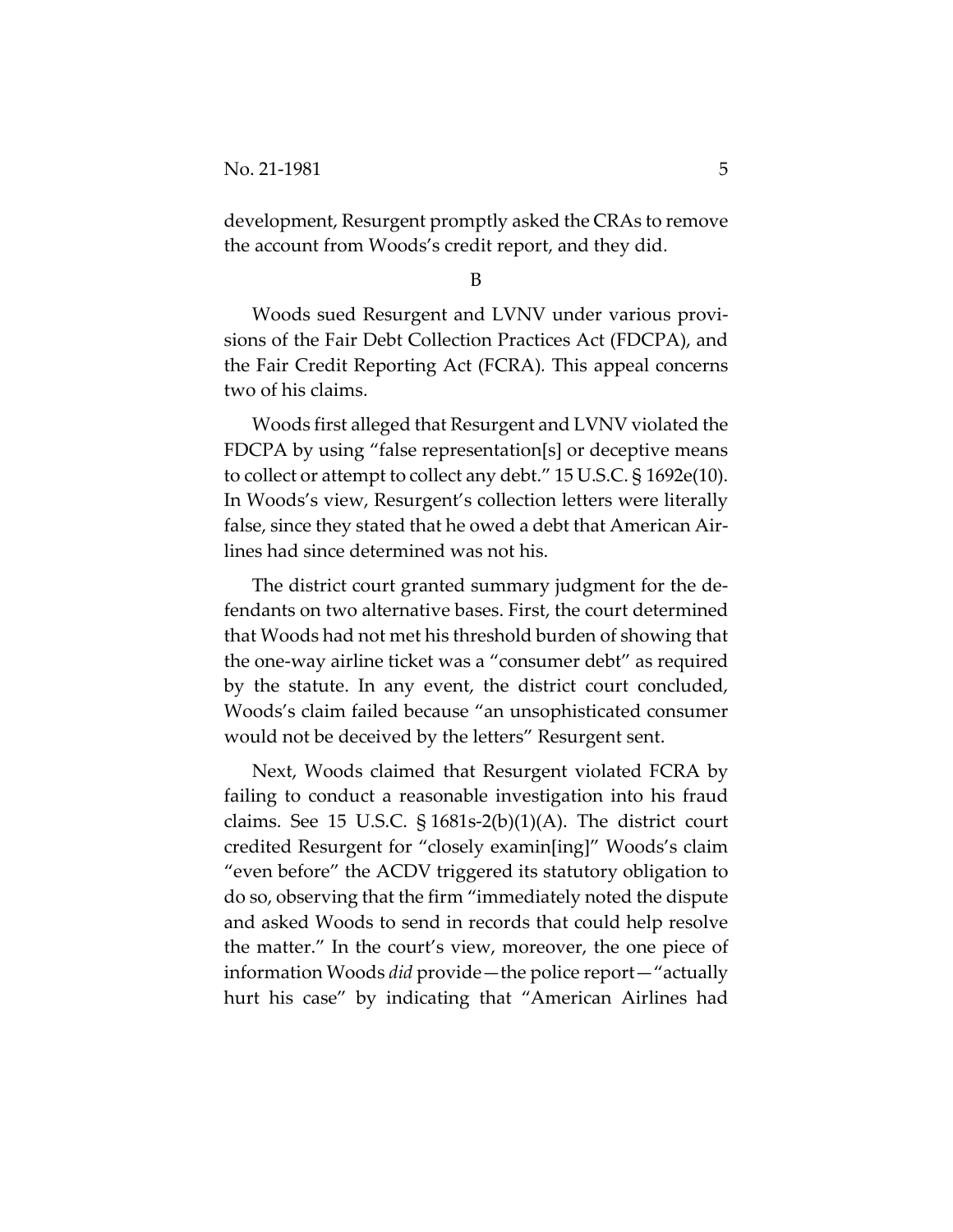determined he was responsible for the Account." The district court entered summary judgment for Resurgent, finding the reasonableness of its investigation "beyond question."

Woods now appeals.

#### **II**

#### A

We begin with Woods's claims under the FDCPA.

The FDCPA's protections apply only to consumer debts, which the Act defines as any obligation to pay money "arising out of a transaction" entered into "primarily for personal, family, or household purposes." 15 U.S.C. § 1692a(5). To make out a cause of action under the FDCPA, then, a plaintiff must offer evidence permitting a jury to conclude that the debt at issue falls within this statutory definition. See *Burton v. Kohn Law Firm, S.C.*, 934 F.3d 572, 579–80 (7th Cir. 2019). This is so even where, as here, the FDCPA plaintiff claims he was the victim of identity theft. See *id.* at 580 (explaining that "a plaintiff proceeding under this theory still must offer evidence to establish that the debt was a consumer debt") (emphasis deleted).

In *Burton* we held that the plaintiff had not met his burden on this point. Much like this case, John Burton alleged that someone fraudulently opened a credit card in his name. See *id.* at 577. Focusing on the language in § 1962a(5), we explained that "[e]vidence of the types of purchases made on the credit card may be relevant to the question whether those purchases were made primarily for personal, family, or household purposes." *Id.* at 584. The card's transaction log, however, did not tell a coherent story one way or the other, revealing purchases at a range of vendors—from "gas stations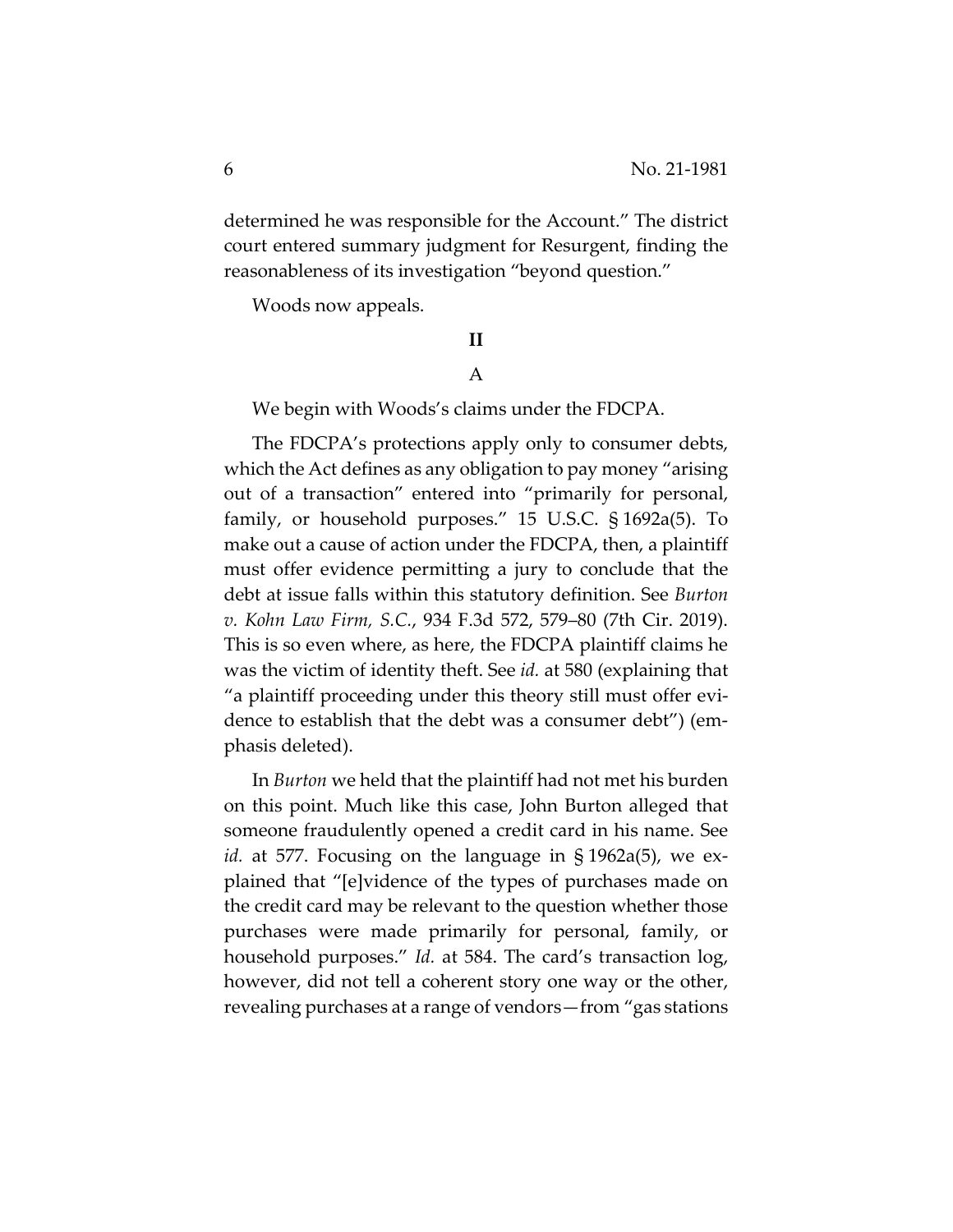and convenience stores" to "office supply and auto parts stores, a local pizza establishment, and the local school district." *Id.* Many of these purchases, we reasoned, could plausibly have been made for a business purpose, even if they did not "obviously signal" such a purpose. *Id.* Faced with a tossup, we concluded that Burton had not done enough to show that the debt fell within the FDCPA's scope. See *id.* 

Because there is no way to know for sure whether the oneway flight in this case was purchased for business or consumer purposes, the district court concluded that Woods had likewise failed to meet his burden under § 1692a(5)*.* But neither *Burton* nor the FDCPA require absolute certainty on this point. A jury need only find it more likely than not that the balance on the credit card was a consumer debt. See *Burton*, 934 F.3d at 584–85. That question is necessarily fact-intensive and highly contextual.

Here, the facts and context point in Woods's favor. In stark contrast to the long list of transactions in *Burton*, the identity theft here involved someone making just a single purchase. *Burton* teaches that "the types of purchases made on the credit card may be relevant" to the question whether they were consumer or business purchases. *Id.* at 584. And common sense tells us that business travelers do not often purchase one-way airline tickets. Under these circumstances, a reasonable jury could conclude that the odds that the purchase was made for consumer purposes were better than a coin flip.

Resurgent insists that the FDCPA required Woods to do more. In its briefing, Resurgent even goes so far as to suggest that "Woods could have subpoenaed American Airlines" to "identif[y] the person who took the flight at issue." But what then? Presumably, Resurgent seems to argue, Woods could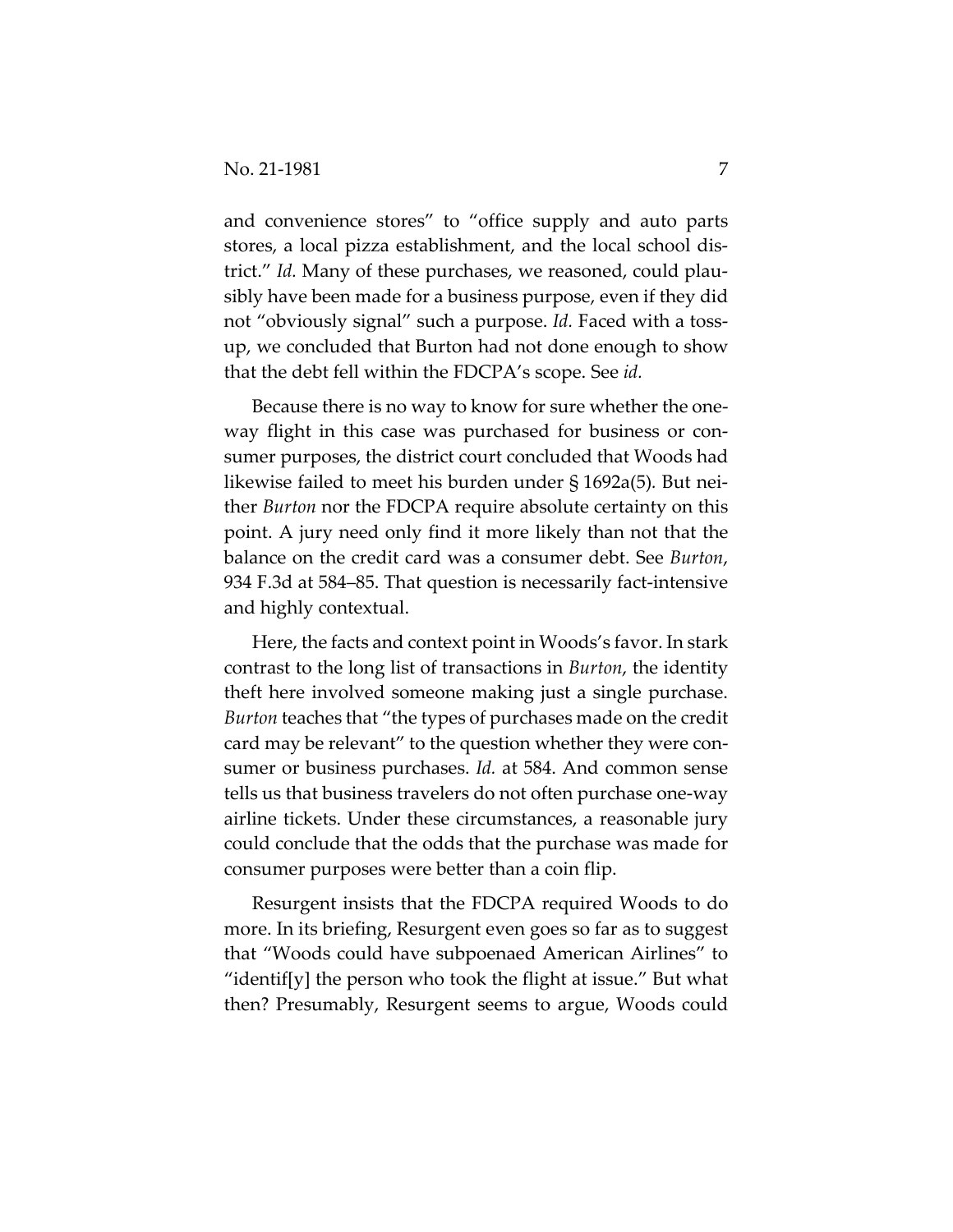have tracked down the identity thief, persuaded him to sit for a deposition, and hoped he did not invoke his Fifth Amendment right not to say whether his flight was for business or pleasure.

No way. We think it implausible that Congress, in drafting a consumer protection statute like the FDCPA, would have sent consumers on such a wild goose chase. Where, as here, the nature of a disputed debt permits a reasonable inference that it was undertaken "for personal, family, or household purposes," an FDCPA plaintiff has met his burden under § 1692a(5).

So we proceed to the merits of Woods's FDCPA claim that Resurgent used "false representation[s] or deceptive means to collect or attempt to collect any debt." 15 U.S.C. § 1692e(10). Woods's contention relies on hindsight: because American Airlines now says he does not owe the \$723.55 balance on the credit card, Resurgent's letters indicating that he did owe that amount were literally "false" means of attempting to collect that debt.

But literal falsity is not the standard under § 1692e. We have instead explained that "[i]f a statement would not mislead the unsophisticated consumer, it does not violate the FDCPA—even if it is false in some technical sense." *Wahl v. Midland Credit Mgmt., Inc.*, 556 F.3d 643, 645–46 (7th Cir. 2009). Put another way, under § 1692e, a statement "isn't 'false' unless it would confuse the unsophisticated consumer." *Id.*

On appeal, Woods fails to grapple with the applicable statutory standard. He urges that the FDCPA requires "strict liability" for any and all false statements. But we rejected this exact argument in *Wahl*, see *id.* at 645, and we do so again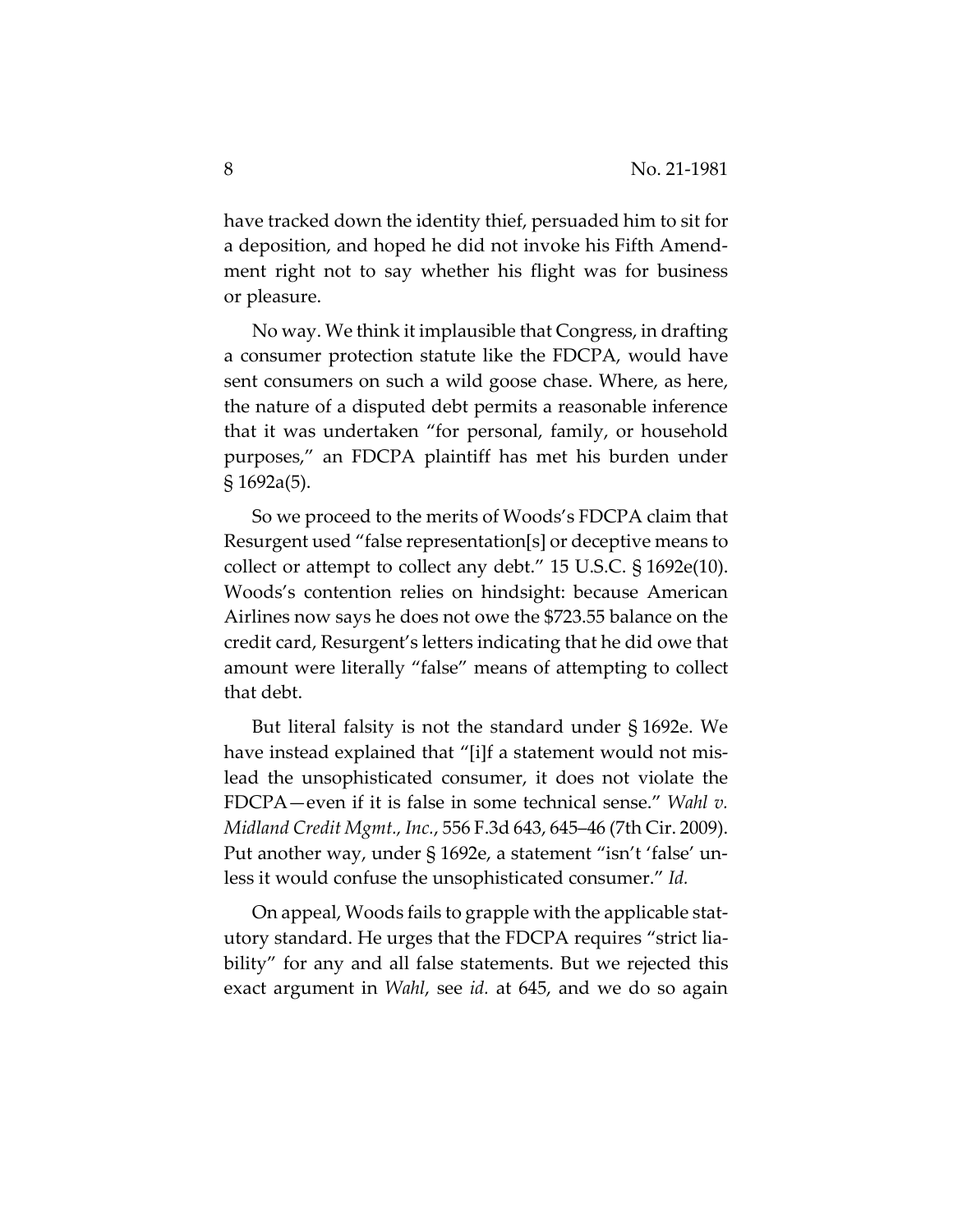today. The FDCPA does impose strict liability in the sense that "a collector need not be deliberate, reckless, or even negligent to trigger liability"—but "the state of mind of the reasonable debtor is *always* relevant." *Id.* at 646 (cleaned up) (emphasis in original).

Woods has not explained why Resurgent's letters seeking to collect the American Airlines debt were false as that term is defined in our cases, as distinct from false in a literal sense. The unsophisticated consumer possesses "a reasonable knowledge of [his] account's history," *id.* at 646, and so would have known that, contrary to the assertions in Resurgent's letters, he had never opened a Citibank account ending in 9762 and bought a flight on American Airlines. Armed with this knowledge, the unsophisticated consumer would have known the letters were sent in error—just as Woods did here. The fact that American Airlines later confirmed Woods's intuition that the debt was not his does not render Resurgent's letters actionable. Instead, because the statements in those letters were not ones that would "influence a consumer's decision … to pay a debt," *Muha v. Encore Receivable Mgmt., Inc.*, 558 F.3d 623, 628 (7th Cir. 2009), they were not "false" within the meaning of § 1692e(10). We therefore affirm the district court's entry of summary judgment for Resurgent and LVNV.

B

We turn now to Woods's claims under FCRA. Resurgent's receipt of the ACDV triggered a statutory obligation to "conduct an investigation with respect to the disputed information." 15 U.S.C.  $\S$  1681s-2(b)(1)(A). That investigation, we have held, must be "reasonable"—pro forma inquiries will not do. *Westra v. Credit Control of Pinellas*, 409 F.3d 825, 827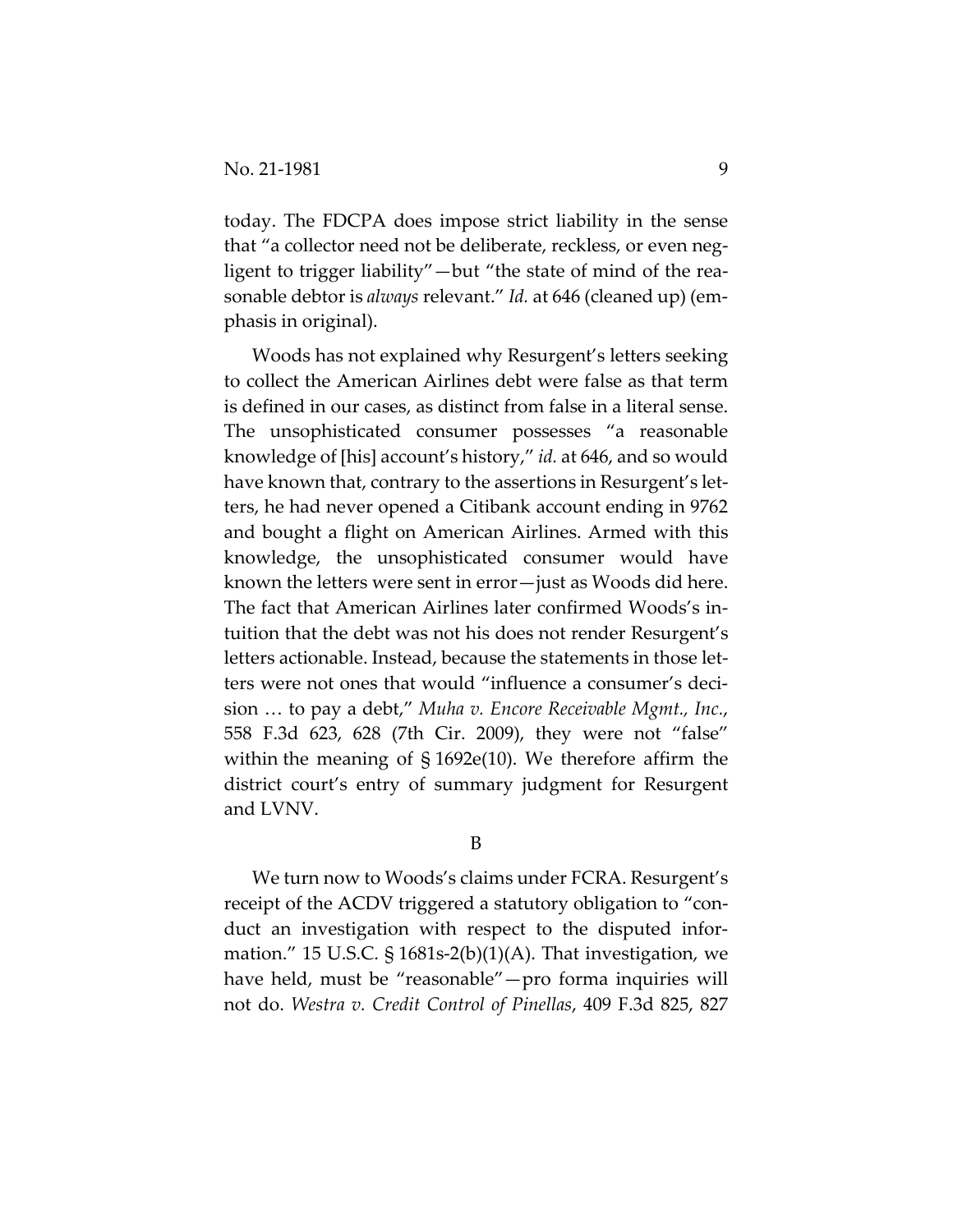(7th Cir. 2005). And the reasonableness of a furnisher's investigation "is a factual question normally reserved for trial" unless the defendant's procedures were reasonable "beyond question." *Id.*

What counts as a reasonable investigation depends on the content of the ACDV the furnisher receives. In *Westra*, the report contained only "scant information regarding the nature of [the] dispute": a claim that the account "did not belong" to the plaintiff. *Id.* In these circumstances, we held the furnisher's limited investigation, in which it "verified [the plaintiff's] name, address, and date of birth," to be reasonable beyond question. *Id.* But we left open the possibility that, had the ACDV indicated that the dispute concerned fraud or identity theft, "a more thorough investigation" may have been required. *Id.*; see also *Gorman v. Wolpoff & Abramson, LLP*, 584 F.3d 1147, 1157 (9th Cir. 2009) ("The pertinent question is … whether the furnisher's procedures were reasonable in light of what it learned about the nature of the dispute from the description in the CRA's notice of dispute.") (citing *Westra*, 409 F.3d at 827).

Woods says a more thorough investigation was required here. The June 6 police report attached to the ACDV described Woods's claim that "someone had obtained a credit card [in] his name and had made charges." Given this added detail, Woods contends, Resurgent's investigation, which consisted primarily of matching his name and address to the information in its files, could not have been reasonable as a matter of law. Of course his name would match, Woods says, as that is the very essence of identity theft.

If that were all the information the ACDV contained, Woods might be right. But remember that the ACDV also had